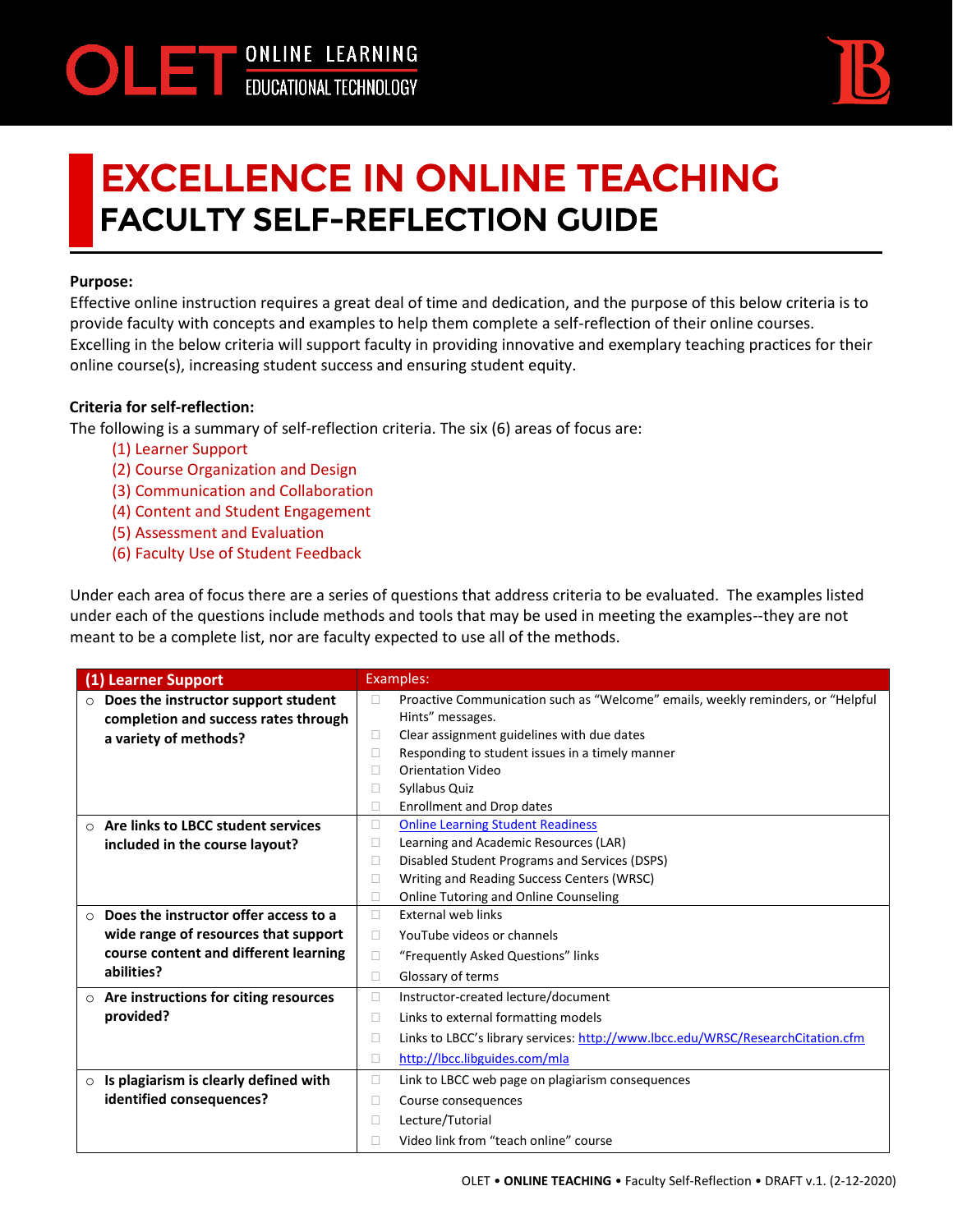| (2) Course Organization & Design                                                           | Examples:                                                                                                                                                                                                                                                                                                                                                                                                                                                                                                                                                                                                                                                                                                                                                                                                                                           |
|--------------------------------------------------------------------------------------------|-----------------------------------------------------------------------------------------------------------------------------------------------------------------------------------------------------------------------------------------------------------------------------------------------------------------------------------------------------------------------------------------------------------------------------------------------------------------------------------------------------------------------------------------------------------------------------------------------------------------------------------------------------------------------------------------------------------------------------------------------------------------------------------------------------------------------------------------------------|
| $\circ$ Is the course well organized,<br>aesthetically appealing, and easy to<br>navigate? | Visually appealing and interesting<br>П<br>Concise written material with clear instructions<br>□<br>Clear navigation links<br>□<br>Consistent course layout throughout the term<br>□<br>Ease of use<br>П<br>Clearly defined netiquette expectations<br>$\Box$<br>Explanation of professional email formatting<br>0                                                                                                                                                                                                                                                                                                                                                                                                                                                                                                                                  |
| $\circ$ Is the course syllabus easily<br>accessible, well organized, and<br>complete?      | Syllabus includes Student Learning Outcomes<br>$\Box$<br>Clearly defined expectations of student participation<br>□<br>Grading scale<br>□<br>Due dates<br>П<br>Required texts and course materials listed<br>□<br>$\Box$<br>Instruction contact and communication policies                                                                                                                                                                                                                                                                                                                                                                                                                                                                                                                                                                          |
| Is universal accessibility addressed<br>$\circ$<br>throughout the course?                  | Use of color to add interest but not distracting for the visually challenged<br>$\Box$<br>Ample white spaces around and between blocks of text<br>□<br>Closed captioning on all videos<br>□<br>Photos and tables are labeled with ALT tags and uniquely labeled within the text<br>□<br>Unique labels are used to refer each of the tables or photos<br>$\Box$<br>Links to non-HTML resources such as PDF, PowerPoint, etc. are clearly labeled<br>□<br>Text transcriptions are provided for any audio presentations<br>□<br>Audio description of important visual content is included<br>□<br>Design accommodates a wide range of individual preferences and abilities<br>П<br>Design minimizes hazards and the adverse effects of accidental or unintended<br>□<br>actions<br>Links are descriptive outside of their context within the page<br>□ |

|          | (3) Communication & Collaboration                                                                 | Examples:                                                                                                                                                                                                                                                                                                                                         |
|----------|---------------------------------------------------------------------------------------------------|---------------------------------------------------------------------------------------------------------------------------------------------------------------------------------------------------------------------------------------------------------------------------------------------------------------------------------------------------|
| $\Omega$ | Is student Interaction and<br>collaboration promoted?                                             | Opportunities for students to get to know each other (e.g. student bios)<br>Ш<br>Students directed to interact via Wikis, Formal discussions, Chats, Group Projects,<br>Ш<br>and Discussion Forums<br>Appropriate interaction explained and enforced<br>□                                                                                         |
| $\circ$  | Are communication strategies<br>with the instructor promoted?                                     | Email address included in the syllabus along with an invitation to email instructor<br>Ш<br>Email response time of instructor included in the syllabus<br>Online office hours<br>Ш<br>Phone numbers where the instructor can be reached<br>П<br>Instructor involvement in discussion forums<br>Ш<br>Instructor feedback on discussion forums<br>П |
| $\circ$  | Does the instructor provide students<br>with regular and effective contact in<br>a timely manner? | Discussion forums<br>П<br>Emails<br>Ш<br>Assignment feedback<br>П<br>Grading feedback                                                                                                                                                                                                                                                             |

| (4) Content & Student Engagement            | Examples:                                       |
|---------------------------------------------|-------------------------------------------------|
| Are communication strategies and<br>$\circ$ | Examining texts                                 |
| critical thinking activities promoted?      | Written synthesis of readings                   |
|                                             | Discussing analyses of readings                 |
|                                             | Sharing evaluations of topics/assigned readings |
|                                             | Assignments include real world application      |